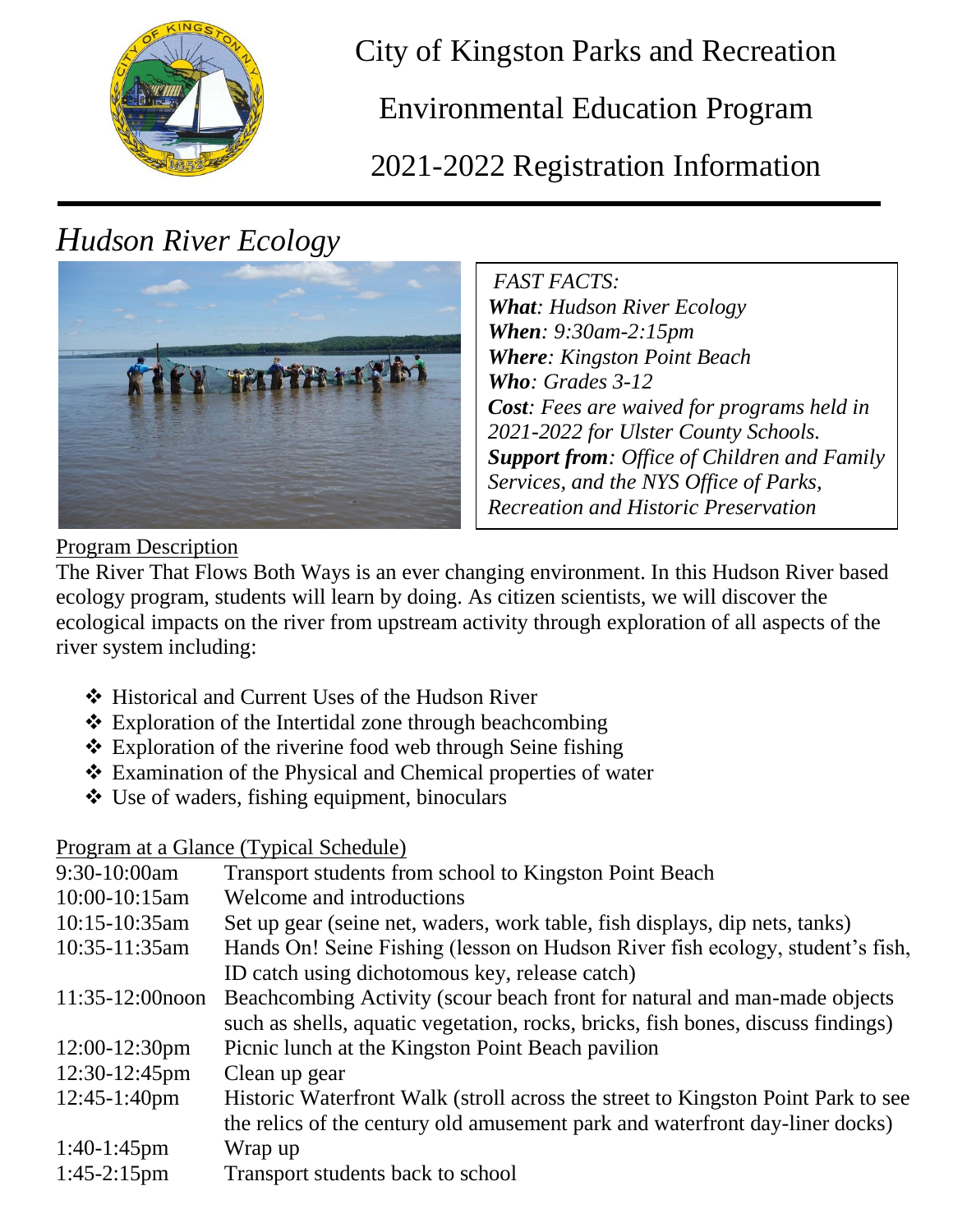

 City of Kingston Parks and Recreation Environmental Education Program 2021-2022 Registration Information

## Program Details

Throughout the day, students, staff and chaperones will be engaged with hands-on science based activities (including wearing waders into the water). The entire program will be located near the water, which can be very windy and chilly. We will get sandy and muddy. Participants should wear old shoes that might get wet, and they should bring a sweatshirt/jacket. Participants should bring an extra set of clothing, just in case they get wet.

There will be a designated lunch break at the Kingston Point Beach Pavilion. Lunch is on your own and all participants should bring a picnic lunch. There is a Carry-In, Carry-Out Policy with all trash. Everyone will need a lunch, and water. Portopotties will be available.

Adult chaperones are certainly welcome and encouraged. We require a minimum of 2 adults to attend with the class, and a minimum of a 12 to 1 ratio of students to adults at the program site, not including the naturalist instructors. At least one adult chaperone/teacher is required to ride the bus with the students. Additional adult chaperones should meet us down at Kingston Point Beach. Adults should come prepared to be hands on and engaged in the program as we will need assistance all day.

### Transportation

The Parks and Recreation Department is able to provide transportation as a collaboration with Kingston Citibus at a fee of \$1 per student. Adults are free. We will pick up your class at 9:30am at the Front Door of your school. The \$1 per student transportation fee is due by cash or check made payable to The City of Kingston upon their arrival.

In the event of inclement weather, we will call the school that morning to make any cancellations. At that point, we will offer another reschedule date if one is available. If you need to cancel for any reason, please call the Recreation Department as soon as possible at 481-7336 (KC Keegan-Twombly's Extension).

The environmental educator(s) will be engaging the students all day in the outdoor learning environment and an appropriate code of conduct is expected from each participant:

- $\Box$  Classroom teachers will be present for entire program
- $\Box$  All discipline issues will be addressed by classroom teachers
- $\Box$  Any student or chaperone who is disrupting the program may be asked to leave
- $\Box$  Use of cell phones and texting is not permitted
- $\Box$  Safety is of utmost priority